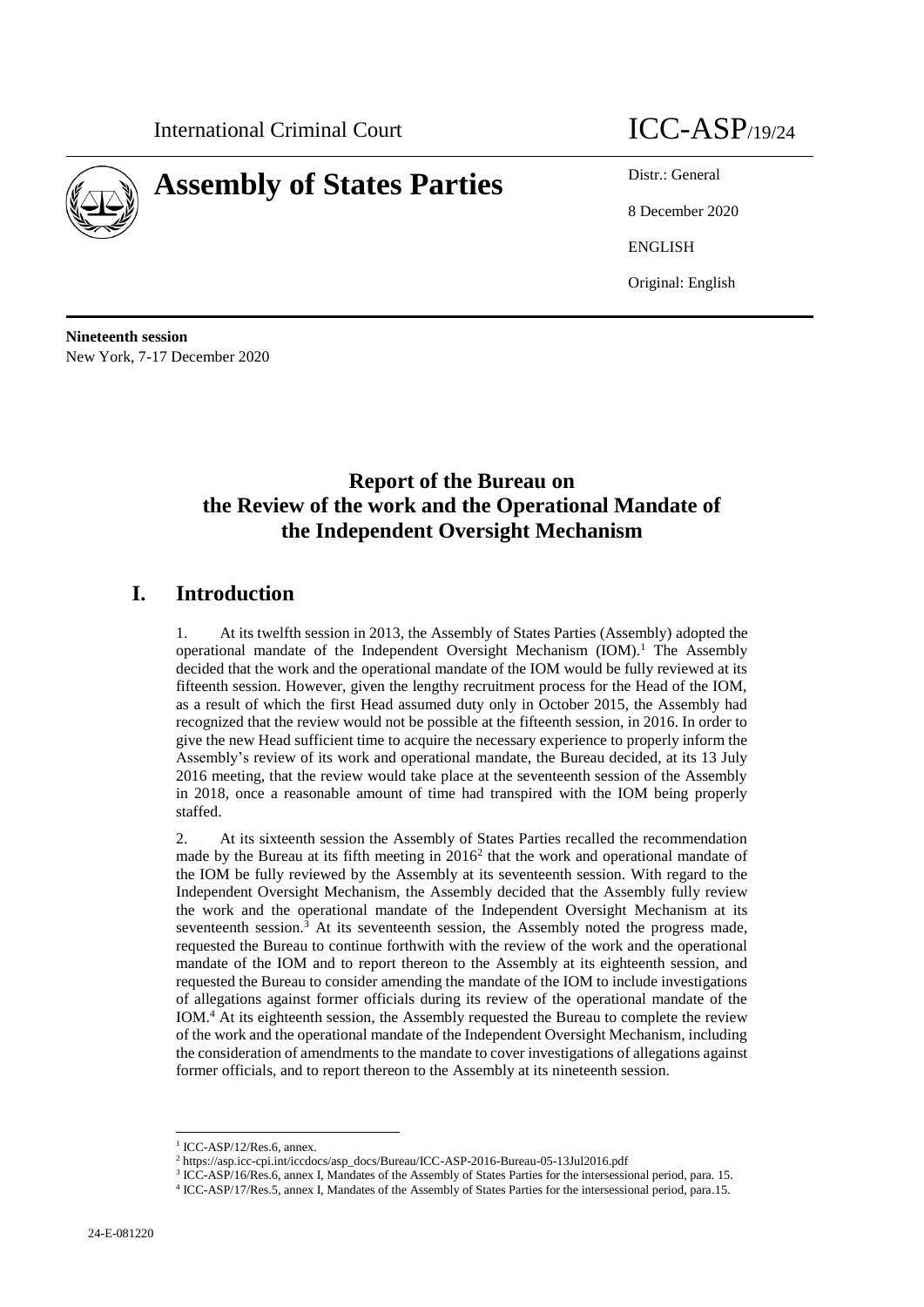3. On 24 January 2020 the Bureau of the Assembly decided to appoint Ambassador Päivi Kaukoranta (Finland) as facilitator to review the work and the operational mandate of the Independent Oversight Mechanism.

4. The facilitator conducted consultations and briefings in order to exchange information between States Parties, Organs of the Court, the Independent Oversight Mechanism and other interested parties.

## **II. Review of the work and the Operational Mandate of the Independent Oversight Mechanism**

5. In 2020, The Hague Working Group ("the working group") held written exchanges of views and four rounds of consultations on the review of the work and the operational mandate of the Independent Oversight Mechanism (on 2 July, 10 September, 13 October and 17 November). The facilitation was open to States Parties, the IOM and the Court only, in full recognition of the Bureau decision of 18 October 2017 adopting the "Understanding on the participation of Observer States in meetings of the Assembly of States Parties".<sup>5</sup> In addition, the representatives of the Governance and the Judiciary clusters of the Independent Expert Review and Mr. Hervé-Adrien Metzger, leading the evaluation of the oversight bodies for the Court, were invited to participate in the consultation as observers.

6. At the beginning of the facilitation process in 2020 Ambassador Kaukoranta noted that there were other ongoing processes assessing the role and the activities of the IOM in parallel to the Bureau mandated process of the facilitation, which may also have an impact on its mandate. These included the evaluation of the oversight bodies of the Court and the recommendations of the Independent Expert Review which would be issued later in the year.

7. During the first meeting, the Head of the IOM, Mr. Saklaine Hedaraly, briefed delegations on the work of the IOM and indicated that the consultation process on the draft IOM mandate had included lengthy but collaborative and constructive sessions with representatives of the Court Organs, which initially resulted in a preliminary agreement on most of the paragraphs.

8. Most of the deliberations throughout the year focused on the remaining unresolved issues, in particular the issue of balancing the legitimate interests of prosecutorial and judicial independence and confidentiality, and their coexistence with the interests of accountability of all persons at the Court (elected officials, staff and contractors), while safeguarding the individual rights of staff members who either make a complaint or are the subject of a complaint. There was also a need for a mechanism for the Heads of Organs to be able to alert the IOM of any potential issue where consultation may be needed, and a possibility for a third party procedure to facilitate and mediate between the IOM and Heads of Organs.

9. Other issues related to IOM reporting and its relationship with States Parties were emphasized. The issue of potential duplication of the mandate of the IOM and that of the External Auditor was also raised.

10. The new draft IOM mandate addressed the relationship between the IOM's decision to investigate and the mandates of the Heads of Organs to open an investigation themselves. Should the IOM decide not to investigate an allegation, it may refer a matter to the relevant Head of Organ who would then decide whether to investigate, either by a staff designated by him or her or by someone hired externally to do so, and to ensure that the same process and procedures are followed as if it were carried out by the IOM.

11. The new draft also included technical changes and new terminology, including examples such as merging the terms misconduct and unsatisfactory conduct by way of a footnote, or also merging terms such as allegations and complaints (to reflect rule 26 of the Rules and Procedures and Evidence), or renaming an "initial examination" as an "initial review" for consistency purposes. In addition, a new paragraph on the obligations of former officials was included, which would also extend to staff members and consultants. Other technical issues associated with personnel-related grievances, such as for example, a staff member challenging a performance appraisal or entitlements, were left out of the IOM

<sup>5</sup> https://asp.icc-cpi.int/iccdocs/asp\_docs/Bureau/ASP2017-Bureau06-decision-ENG-ObsvrStates.pdf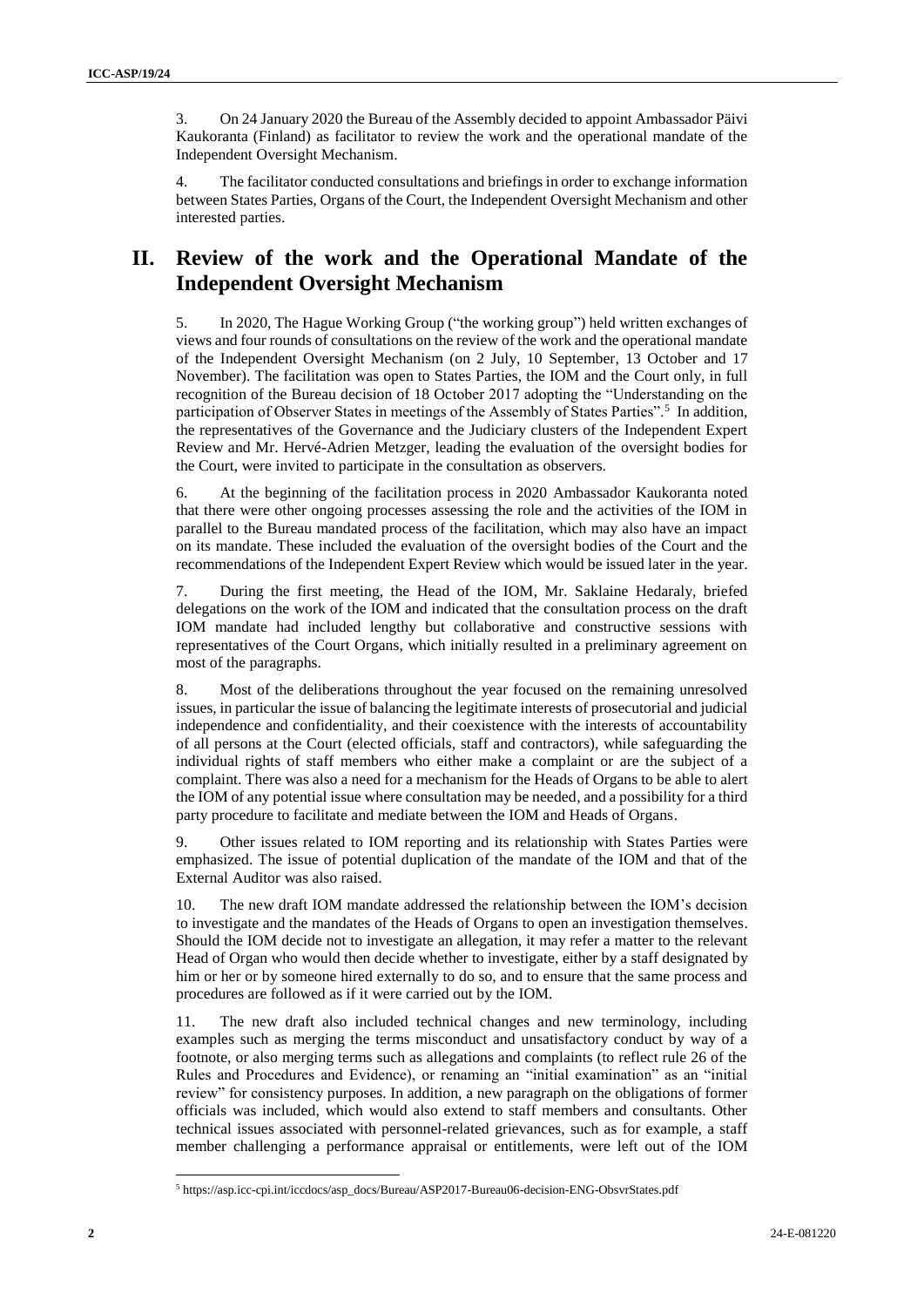mandate as these are issues where the Court has proper mechanisms in place to address them. Those types of matters are not for the IOM to investigate unless they are related to an allegation of harassment or abuse of authority, in which case the IOM could intervene.

12. Regarding the possibility of the IOM carrying out vetting procedures for future elections of officials in light of the recommendations made by the Committee of the Election of the Prosecutor, there are potential limitations as it is very different to carry out investigations within the Court where IOM has access, than for example having to request access to information outside the Court's remit.

13. As regards the overall interaction of the IOM and the Court as a whole in the future, Mr. Hedaraly proposed to add new text at the end of the section on investigations that would read: *"The IOM shall assist the Court in establishing further governing principles for the review of allegations of misconduct, consistent with this Mandate."* He clarified that the reason for this proposal was that when procedures in the Court are developed they create rights and obligations for staff members, and that it would be important that these be reflected in the Court's internal regulations, be it by administrative instructions or presidential directives.

14. A complete draft for a revised operational mandate for the Independent Oversight Mechanism, acceptable to the IOM and the Court organs, was presented at the third facilitation meeting.

15. Following the publication of the report of the Independent Expert Review on 30 September, the facilitation would wait for further guidance from the Bureau in relation to the implementation of Independent Expert Review (IER) recommendations in the future. The IER recommendations regarding the IOM were quite significant and would require a thorough discussion and thus a considerable amount of time. The representative of the Presidency observed that a number of aspects of the IER report were consistent with some concerns of the Presidency, in particular issues regarding judicial independence. The Presidency was of the view that the draft mandate represented a significant improvement to previous drafts. The representative of the Office of the Prosecutor noted that while the OTP saw the relevance of the recommendations of the IER report on the IOM, it is ready to go ahead and adopt the revised mandate. The representative of the Registry noted that the IOM plays a fundamental role for the ICC and it needs all the means possible to carry out its work and that the current draft mandate took into account all the concerns raised by the IOM and the Court organs and as a result improved the previous mandate.

16. If the negotiated draft for a revised operational mandate was to be set aside at this stage the deficiencies with the current mandate would remain. They have been the initial reason why so much work had gone into developing the current draft text which was now ready and acceptable to the IOM and the Court organs. Mr. Hedaraly pleaded States Parties to adopt the agreed upon mandate which would also send a message that the IOM is important and that this mandate would make it more effective and efficient. He added that adopting the revised mandate now would allow the IOM to operate and would not in any way limit States Parties from adopting further changes later on if and when the IER recommendations were implemented.

17. In light of the reservations by some States Parties with respect to adoption of the revised operational mandate before thorough discussion on the recommendations by the Independent Expert Review, language referring to the future work on the basis of these recommendations was proposed by the facilitator to be included in the draft resolution.

18. The draft report and the draft language for the omnibus resolution was considered and agreed as amended at the fourth facilitation meeting. In this connection it was noted that the evaluation of the oversight bodies of the Court<sup>6</sup> may also bring forward issues that have to be addressed in the future work.

<sup>6</sup> ICC-ASP/18/Res.1 (2019), I, para.6.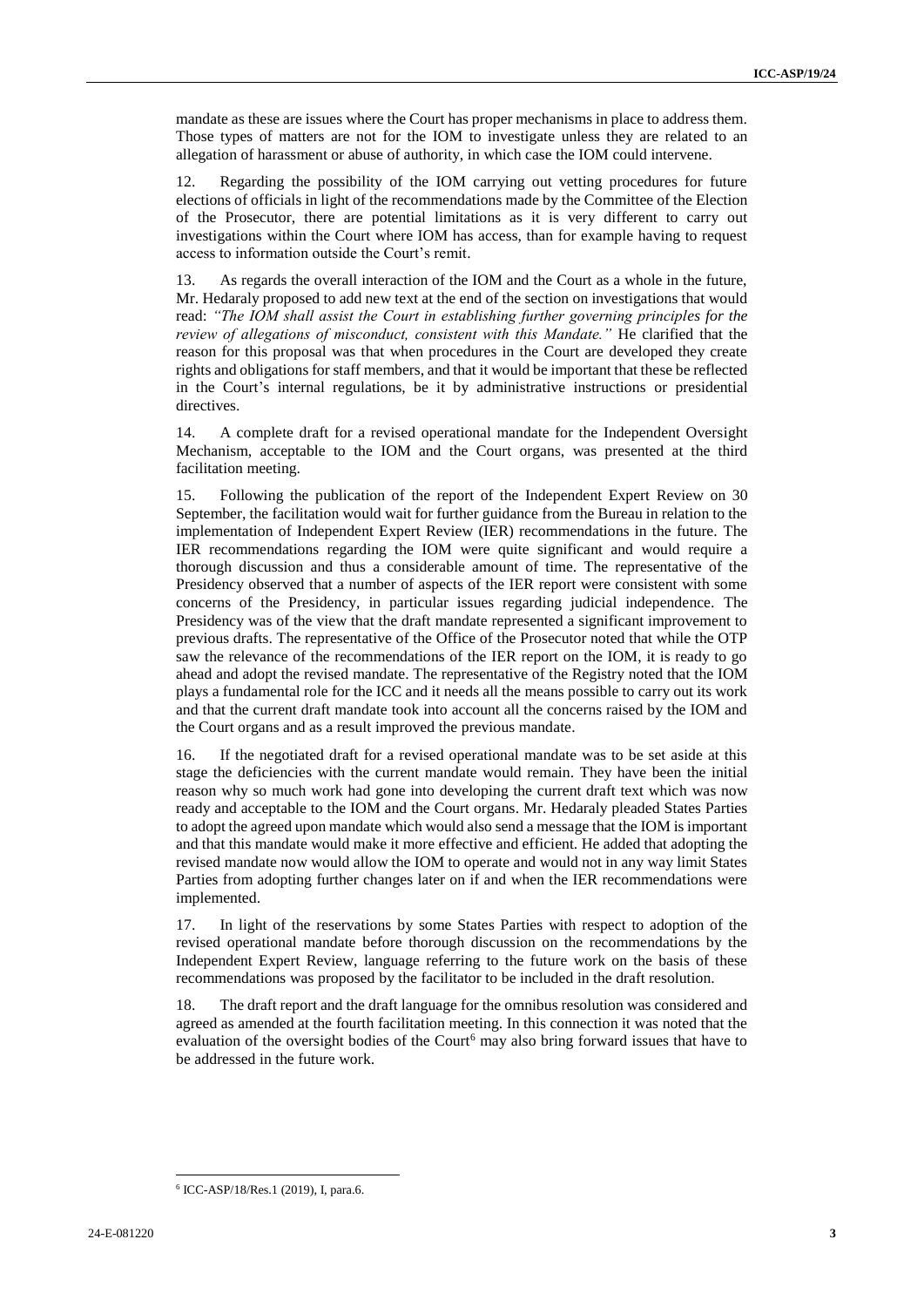## **III. Recommendations**

19. The recommendations, including the proposed text on the adoption of the revised mandate of the Independent Oversight Mechanism, annexed to this report are submitted via the Bureau for the consideration of the Assembly.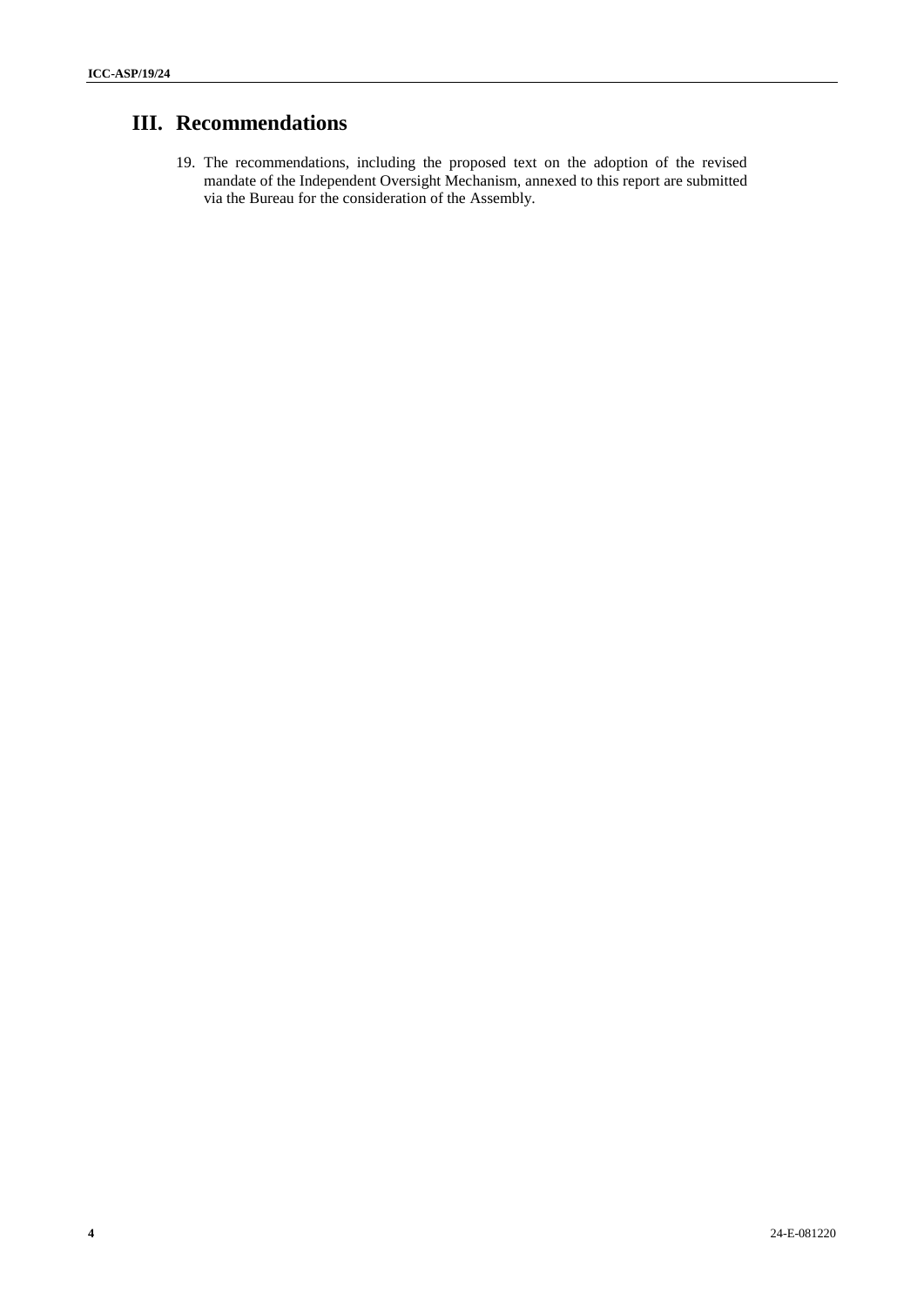## **Annex I**

## **Independent Oversight Mechanism**

1. *Recalls* **its decisions in resolutions ICC-ASP/15/Res.5 and ICC-ASP/16/Res.6 to fully review the work and the operational mandate of the Independent Oversight Mechanism at its seventeenth session and its decisions in resolutions ICC-ASP/17/Res.5 and ICC-ASP/18/Res.6 to request the Bureau to continue the review and to complete it, including the consideration of amendments to the mandate to cover investigations of allegations against former officials, and to report thereon to the Assembly at its nineteenth session;**

2. *Welcomes* the discussions held during 2019**2020** on the review of the work and operational mandate of the Independent Oversight Mechanism, and *stresses* the importance**which is a subsidiary body** of completing that review and reporting to the Assembly at its nineteenth session**of States Parties**;

3. *NotesWelcomes* the initial draft for a revised operational mandate for the Independent Oversight Mechanism presented by its Head during the 2019**, annexed to the report on the review of the work and operational mandate of the Independent Oversight Mechanism,<sup>1</sup> as a result of thorough** discussions; and *also notes* the comments on that draft received from the **held among States Parties, with representatives of the Court's Organs and the Independent Oversight Mechanism;**

4. *Takes note* **of the Final Report of the Independent Expert Review of the International Criminal Court and the Rome Statute System,<sup>2</sup> in particular its recommendations related to the work and operational mandate of the Independent Oversight Mechanism, which deserves thorough discussions among States Parties and consideration and may call for further revisions of the mandate;**

5. *Decides* **to adopt the revised operational mandate for the Independent Oversight Mechanism annexed to the present resolution, which shall replace the provisions of the mandate in the annex to resolution ICC-ASP/12/Res.6, and shall apply provisionally until, and without prejudice to, any decision of the Assembly to amend or replace the mandate after its consideration of the report and the recommendations of the Independent Expert Review;**

6. *Welcomes* the complementary initiatives undertaken by the Bureau, the Assembly oversight bodies and the Court to try to ensure that the different organs of the Court have streamlined and updated ethics charters/codes of conduct, which should be consistent to the extent possible;

7. *Reiterates* the critical importance of the Independent Oversight Mechanism in carrying out its work in an independent, transparent and impartial manner free from any undue influence;

### 8. *Takes note* **of the Annual report of the Head of the Independent Oversight Mechanism;<sup>3</sup>**

9. *Reaffirms* the importance of the Independent Oversight Mechanism reporting to States Parties on the results of its activities;

10. *Emphasizes* the importance of adherence to the highest professional and ethics standards by all Court staff and elected officials, *notes* the need**efforts being made** to further strengthen the professional and ethical framework for elected officials, *acknowledges* the essential role played and work done by the Independent Oversight Mechanism, *welcomes* the

<sup>1</sup> ICC-ASP/19/24.

<sup>2</sup> ICC-ASP/19/16.

<sup>3</sup> ICC-ASP/19/26.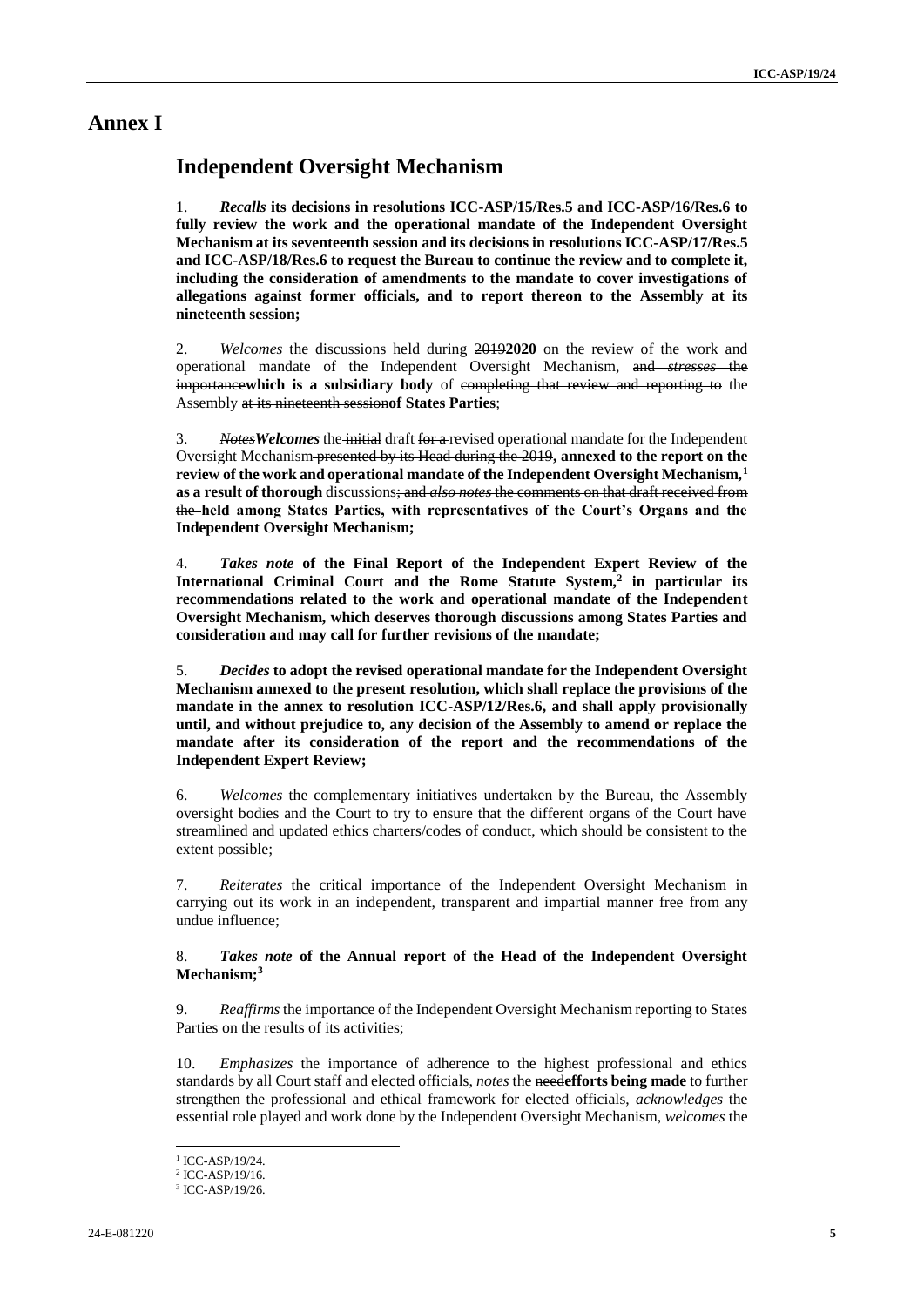steps **that continue to be** taken by the Court to investigate the potential impact on the Court's work in light of allegations of misconduct surrounding former officials and**,** *welcomes* the Interim Report provided by the Office of the Prosecutor,<sup>4</sup> *notes* that following the Office of the Prosecutor's recommendation that the Assembly consider expanding the **recommendations and ensuing consultations, the revised operational** mandate of the Independent Oversight Mechanism to enable**enables** it to investigate the alleged conduct of former elected officials and staff both while they were in office and when they separated from service **as prescribed in its para. 10,** *takes note* **of the status report provided by the Office of the Prosecutor**, and *urges* the Court to complete this investigation fully and transparently, to identify any necessary follow-up action for the Court and/or the Assembly, and to report to the Assembly in advance of its nineteenth**twentieth** session;

11. *Welcomes* the progress reported in formally aligning the Regulations of the Court with the mandate of the Independent Oversight Mechanism and *encourages* the Court, with the support of the Independent Oversight Mechanism, as necessary, to ensure that all relevant documents are updated and aligned with the mandate of the Independent Oversight Mechanism in order to harmonize the applicable rules.

## **Mandates of the Assembly of States Parties for the intersessional period**

*Requests* the Bureau to completeremain seized of the review of the work and the operational mandate of the Independent Oversight Mechanism, including the consideration of amendments**with a view** to the mandate**considering recommendations of the Independent Expert Review in this regard, subject** to cover investigations of allegations against former officials**relevant decisions of the Assembly on the implementation of the Report of the Independent Expert Review**, and to report thereon to the Assembly at its nineteenth**twentieth** session.

<sup>4</sup> Interim Report provided by the Office of the Prosecutor in response to paragraph 140 of resolution ICC/ASP/17/Res.5 (ICC-ASP/18/INF.5).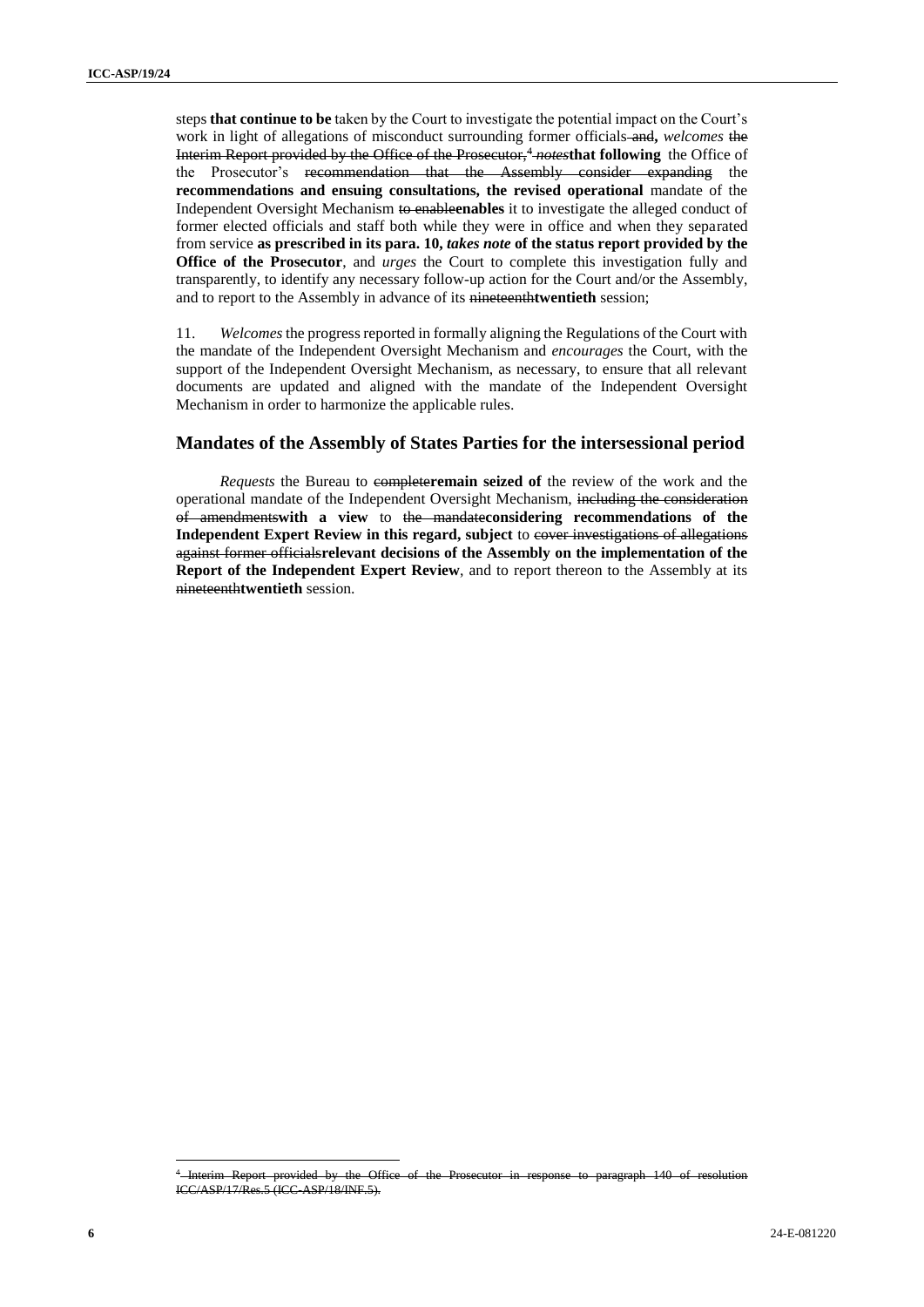## **Annex II**

## **Operational Mandate of the Independent Oversight Mechanism**

## **I. Mission of the IOM**

- 1. The Independent Oversight Mechanism (hereinafter "IOM") is a subsidiary body of the Assembly of States Parties to the Rome Statute (hereinafter "the Assembly"), established in accordance with article 112, paragraph 4, of the Rome Statute, by Assembly resolution ICC-ASP/8/Res.1, as amended by the present resolution.
- 2. As prescribed by article 112, paragraph 4 of the Rome Statute, the purpose of the IOM is to provide comprehensive oversight of the Court through the conduct of independent internal administrative investigations, evaluations, and inspections, in order to enhance its economy and efficiency.
- 3. The IOM shall exercise complete operational independence in the fulfilment of its functions and will report to the Assembly as provided for in paragraph 15 of resolution ICC-ASP/8/Res.1.
- 4. The IOM shall have the authority to initiate on a reasonable basis, carry out and report on any action which it considers necessary to fulfil its responsibilities with regard to its functions without any hindrance or need for prior authorisation, except as set forth in the present resolution. The IOM shall not be prohibited from carrying out any action within the purview of its mandate. In the case of any inconsistency between this mandate and any provision of the Court's internal regulatory framework, the former shall prevail.

### **Oversight Activities**

- 5. The authority of the IOM does not in any way impede the authority or independence granted by the Rome Statute to the Presidency, judges, Registrar, or Prosecutor. In particular, the IOM will fully respect judicial and prosecutorial independence and minimize any impact by the conduct of its activities on the effective functioning of the Court.
- 6. Should the IOM deem that actions are required to fulfil its mandate that may potentially affect judicial or prosecutorial independence, or affect ongoing Court proceedings or investigations, it shall first consult the Presidency or Prosecutor to determine a course of action which would both respect the judicial or prosecutorial independence and not unduly interfere with Court proceedings or prosecutorial activities, while allowing the IOM to provide the oversight required. Should there be no agreement in respect of such course of action, the Presidency or Prosecutor shall agree with the Head of the IOM on an independent third-party procedure to facilitate and mediate the disagreement. In addition, the IOM will alert the relevant Head of Organ about any planned evaluation, inspection, or investigation, unless it determines that it would be inappropriate to do so. Upon such consultation, the Presidency or Prosecutor may raise any concerns connected to judicial or prosecutorial independence which have not been identified by the IOM.
- 7. In matters concerning judicial and prosecutorial independence, the IOM and relevant Head of Organ shall proceed in good faith at all times with a view to ensuring accountability, in accordance with the Rome Statute and the Rules of Procedure and Evidence.
	- A. Investigation

Legal mandate

8. The IOM shall promptly receive all allegations of misconduct<sup>5</sup> against any staff member or consultant/contractor retained by the Court, and determine after an initial review those

<sup>&</sup>lt;sup>5</sup> For the purposes of this mandate, misconduct is used interchangeably with unsatisfactory conduct, defined in Chapter X of the Court Staff Rules as: "*Failure by a staff member to act in accordance with any official document of the Court governing rights and obligations of staff members, such as the Staff Regulations and Rules and the Financial Regulations and Rules, or any relevant resolutions and decisions of the Assembly of States Parties, or failure to observe the standards of conduct expected of an international civil servant, may amount to unsatisfactory*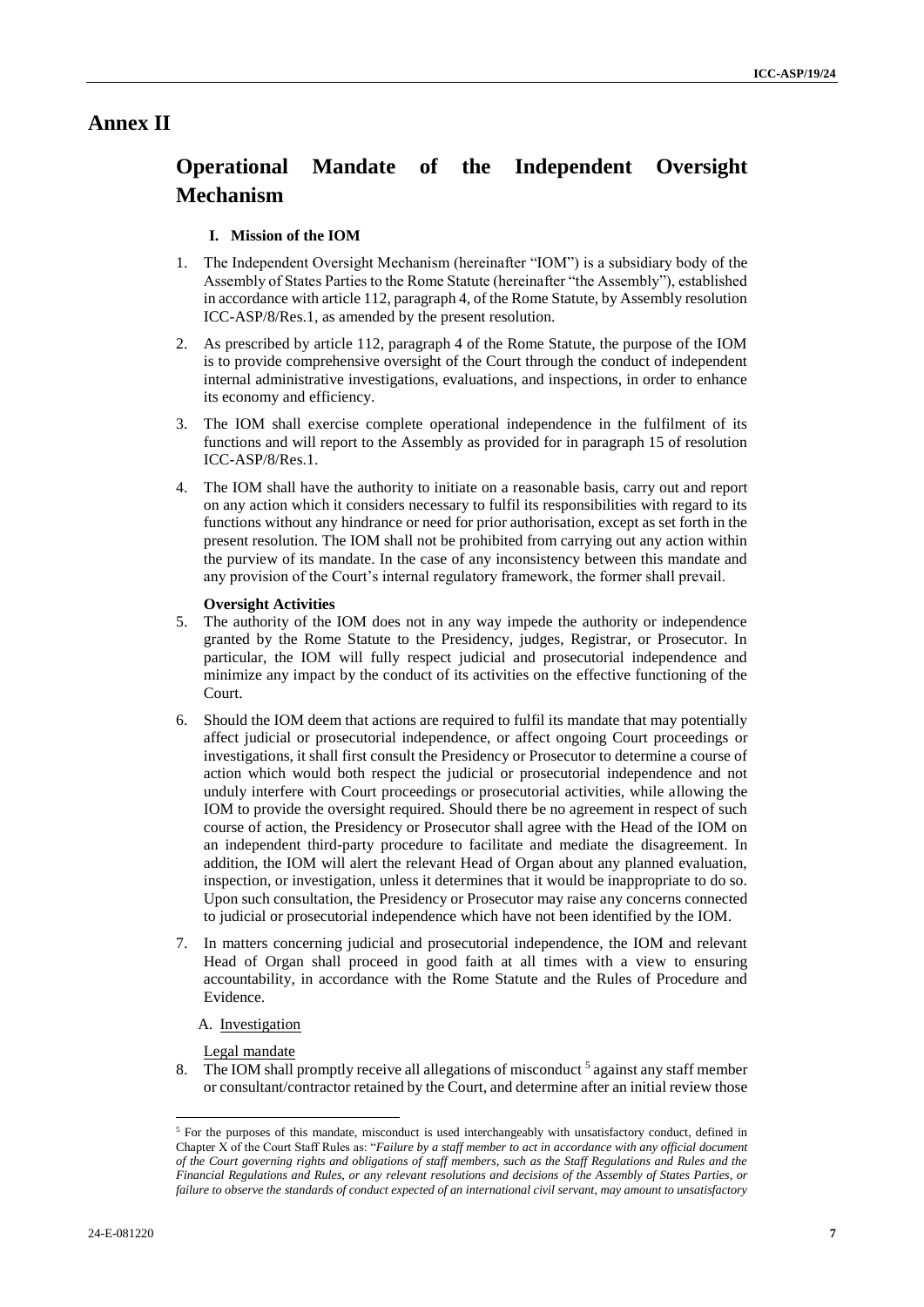that should be further assessed by the IOM. These include the making of allegations against an elected official, staff, or consultant/contractor in bad faith.

- 9. In accordance with relevant provisions of the Rome Statute and of the Rules of Procedures and Evidence,<sup>6</sup> the IOM shall also be the only body authorized to receive and investigate complaints of misconduct and serious misconduct against any elected official. The outcome of any investigation under this paragraph should be reported in accordance with Rule 26 of the Rules of Procedure and Evidence.
- 10. The IOM also has the discretionary authority to assess or investigate any allegations of misconduct, serious misconduct, or unsatisfactory conduct against any former elected official, staff member, or consultant/contractor, provided the elected official, staff member, or consultant/contractor was in the service of the Court at the time the alleged misconduct took place. This paragraph also covers allegations of misconduct with respect to obligations undertaken by elected officials, staff members, or consultants/contractors during their service and that extend after their term of service.
- 11. The IOM will not investigate contractual disputes or human management issues, including work performance, conditions of employment or personnel-related grievances. The IOM will also not investigate offences under article 70 of the Rome Statute.

#### Procedure

- 12. Following the IOM's initial review under paragraph 8, the IOM may decide to investigate the matter, in which case no further action should be taken by any other body within the Court until such time as the IOM has completed its investigation, unless after consultation the IOM has agreed that this would not affect the conduct of its investigation.
- 13. Should the IOM decide, further to an initial review under paragraph 9, not to investigate a matter, it may refer the matter to the relevant Head of Organ if appropriate. Should the Head of Organ nevertheless decide to carry out an investigation, it should be conducted, whether by a staff designated by the Head of Organ or an external investigator, in accordance with the Court's Regulatory framework with respect to the conduct of administrative investigations.
- 14. Should the IOM find, following a formal investigation that any allegation of unsatisfactory conduct under paragraph 9 above has been substantiated, it should present its report to the relevant Head of Organ, along with its recommendation on whether to initiate disciplinary proceedings. The Head of Organ shall report back to the IOM on whether disciplinary proceedings were initiated, and if so, whether any disciplinary measure was imposed, and the nature of the measure. If no disciplinary proceedings were initiated or no disciplinary measure imposed, it should inform the IOM as to the reason for not doing so.
- 15. Where an investigation reveals that criminal acts may have been committed by elected officials, staff members or consultants/contractors, the IOM may also refer the matter to the relevant Head of Organ, and recommend that the matter be further referred to the relevant national authorities.
- 16. The IOM may also, including in cases of unsubstantiated allegations, make observations and recommendations to any Head of Organ, Division, or Section if investigation findings reveal weaknesses in adherence to administrative or operations policies, guidelines, procedures or practices, or if specific issues arising from the investigation require immediate corrective action to strengthen internal controls and prevent similar incidents from happening in the future.
- 17. The confidentiality of sources of allegations should be strictly safeguarded, and any relevant identifiable information not included in any IOM report, unless disclosure is necessary to guarantee the rights of any elected official, staff member, or consultant/contractor. Such disclosure should only occur after the consent of the source has been obtained.

*conduct within the meaning of staff regulation 10.2(a), leading to the institution of disciplinary proceedings and the imposition of disciplinary measures*."

<sup>6</sup> Articles 46 and 47 of the Rome Statute, and Rules 24-26 of the Rules of Procedure and Evidence.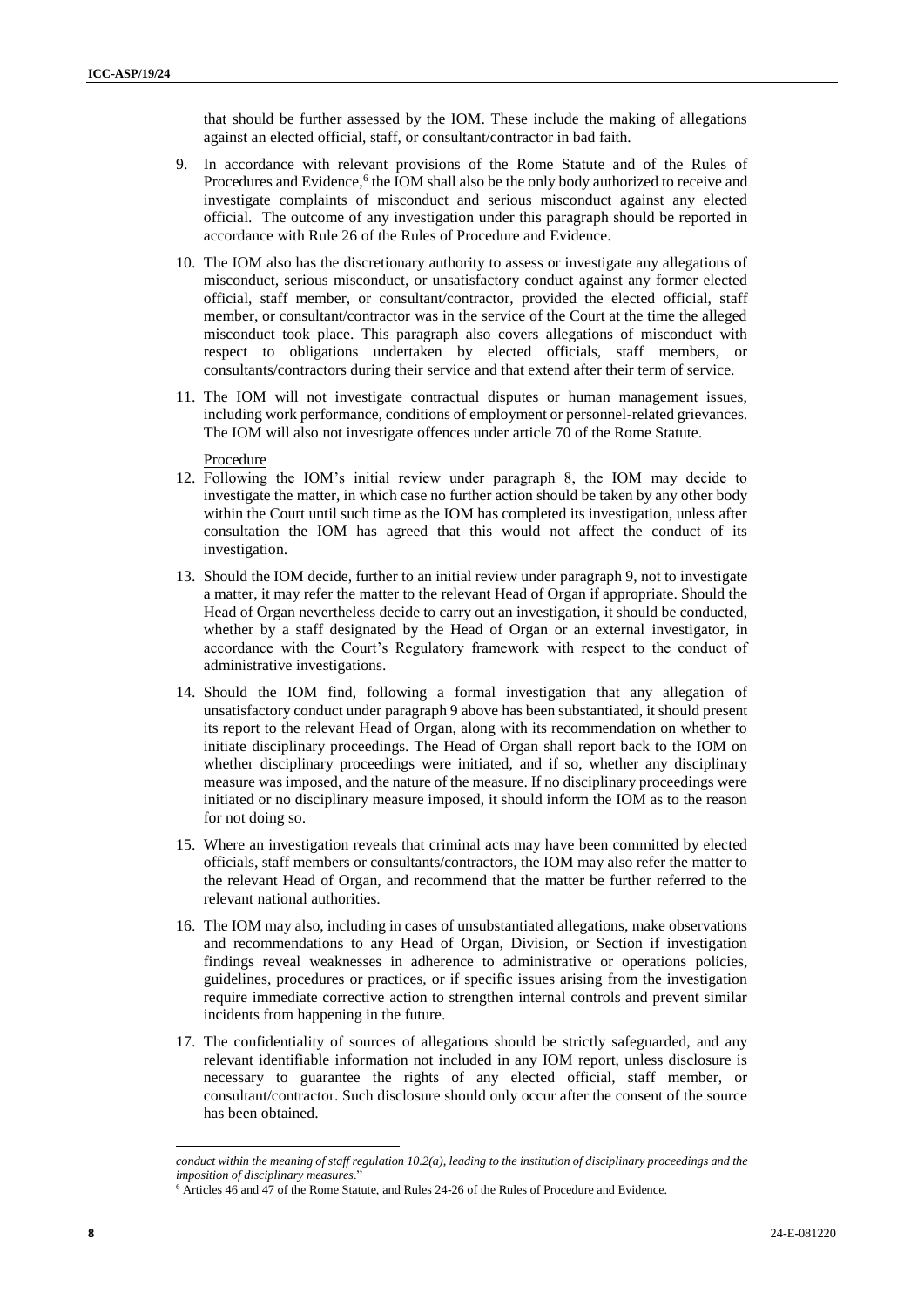18. The IOM shall assist the Court in adapting the Court's internal regulatory framework for the review of allegations of misconduct, consistent with this mandate.

### B. Evaluation

- 19. An evaluation is a rigorous, impartial, systematic and independent assessment of an activity, project, programme, strategy, policy, topic, theme, sector, operational area or institutional performance. It analyses the level of achievement of both expected and unexpected results using criteria such as relevance, effectiveness, efficiency, impact and sustainability. In sum, evaluation assesses what works, what does not and why, highlighting both intended and unintended consequences concerning the subject evaluated.<sup>7</sup>
- 20. After consultation with the Heads of Organs, the IOM shall prepare an independent annual programme of evaluations to propose to the Assembly, taking into account the IOM's capacity in this respect. The Assembly or Bureau may also request the IOM to conduct evaluations other than those in the IOM annual programme of evaluations, providing also a rationale for such evaluations and a suitable budget and resources as required. The IOM will assess such requests on the basis of evaluability criteria to determine whether an evaluation can be carried out. If the result of an evaluability assessment is that the evaluation cannot be carried out, the IOM will consult with the requesting authority regarding alternative options.
- 21. Should part of or the entire annual programme of evaluations proposed by the IOM be rejected by the Bureau, without any other evaluation request made by the Assembly or the Bureau, the Heads of Organ will be encouraged to request the IOM to conduct an evaluation. Such request will also be reviewed by the IOM to determine its suitability, and an alternative proposed if necessary. In the absence of any evaluation request from the Assembly, the Bureau or the Heads of Organ, the IOM has the independent and discretionary power to initiate an evaluation on its own accord, after consultation with the relevant Head of Organ.
- 22. The IOM may, upon request of the Assembly, Bureau or any Head of Organ, provide quality assurance, coordination and secretariat support for any evaluation conducted by an external consultancy or by any high-level peer-review panel established by the Assembly, Bureau or Head of Organ, for the purposes of evaluating any aspect of the Court's operations.
- 23. The IOM may provide, upon request of a Head of Organ, technical support to the relevant Organ in establishing or reviewing an internal monitoring and evaluation system of any project, programme or initiative.
- 24. The IOM shall be the custodian of all evaluations, including those conducted under the purview of Heads of Organs. The Heads of Organ will report to the IOM all internal evaluations planned and completed by providing general information on these, such as the topic, scope, and timeline. Such internal evaluations are defined according to the evaluation principles of the UNEG Norms and Standards for Evaluation, and excludes reviews, performance indicators and audits, monitoring and other similar analyses not considered formal evaluations. The IOM shall have unrestrained access to all internal evaluation reports conducted by the Court.
- 25. Notwithstanding the confidentiality obligations attached to IOM work as found in this resolution, the IOM's annual programme of evaluations, all evaluation requests made by the Assembly or the Bureau, as well as evaluation executive summary reports will be made public. Where publication of any report regarding any evaluation would be inappropriate for reasons of confidentiality, or where it could place in jeopardy the safety and security of any individual, or run the risk of violating the due process rights of individuals, the report may be redacted or in exceptional cases withheld at the direction of the President of the Assembly or the Head of Organ, as appropriate.

<sup>7</sup> The definition of evaluation is adapted from the United Nations Evaluation Group's (UNEG) Norms and Standards for Evaluation (2016).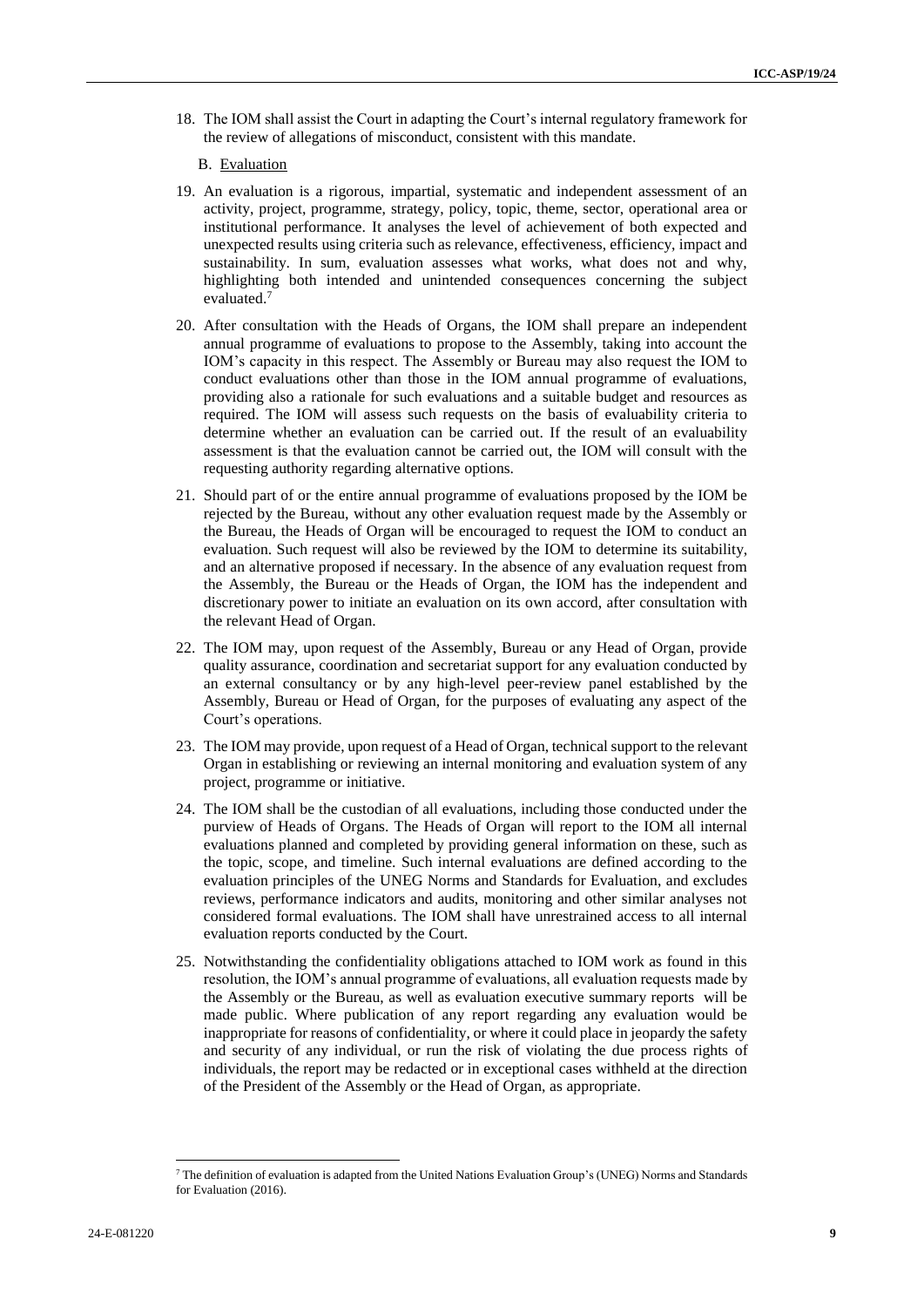- 26. The IOM will issue the final report for an evaluation requested by the Assembly or the Bureau to the President of the Assembly, who will then be responsible for any subsequent dissemination.
- 27. For evaluation requested by a Head of Organ pursuant to paragraph21, the report will be submitted to the Head of Organ, who will be responsible for its dissemination. The IOM will also include a summary of any such evaluation in its Annual Report.
	- C. Inspection
- 28. The IOM may conduct unscheduled or *ad hoc* inspections of any premises or processes, as requested by the Bureau or a Head of Organ. Such inspections are defined as special, unscheduled, on-the-spot verifications made of an activity directed towards the resolution of problems which may or may not have been previously identified.<sup>8</sup>
- 29. All requests of the Bureau to the IOM to conduct inspections will be notified to the appropriate Head of Organ, and shall be preceded by a consultation with the appropriate Head of Organ. The concerned Head of Organ may appoint a representative of his/her office to witness the inspection.
- 30. Upon completion of an inspection requested by the Bureau, the IOM shall deliver the report to the President of the Assembly, who shall forward it to the Assembly or its Bureau, as appropriate. The Assembly or the Bureau is solely responsible for any subsequent distribution or publication.
- 31. In those cases where the IOM agrees to conduct an inspection following a request from a Head of Organ, it shall deliver its inspection report to the Head of Organ upon completion, who will be solely responsible for any subsequent distribution or publication. The IOM will report on any such inspection in its Annual Report.

### **II. Powers and Authority**

- 32. The IOM shall have full, free and prompt access to all (electronic or otherwise) Court records files, documents, books or other materials, assets and premises, and shall have the right to obtain such information and explanations as they consider necessary to fulfil their responsibilities.
- 33. The IOM shall also have full and free access to all elected officials, staff, contractors, or any other personnel of the Court, and all such personnel shall have the duty to cooperate promptly with any IOM request, including requests for information, to be interviewed and/or to provide explanations. Failure to provide such cooperation, without reasonable excuse, may result in disciplinary action.
- 34. Any IOM request under paragraphs 32 and 33 above must be kept confidential and not shared with anyone, including any other elected official, staff or consultant/contractor, unless explicitly provided for in the Court's regulatory framework or expressly authorized by the IOM. Failure to maintain such confidentiality may result in disciplinary action.
- 35. Notwithstanding the provisions outlined in paragraphs 32 and 33 above, the right of access granted to the IOM shall be subject to confidentiality considerations necessary for the exercise of the Court's mandate under the Rome Statute, in particular in the context of criminal investigations, judicial proceedings, any pre-existing obligation of confidentiality to the originator of the information or document, the safety and security of witnesses, victims and third parties, and the protection of national security information of States Parties.
- 36. Any objection to comply with any IOM request under paragraphs 32 and 33 should be raised by the elected official, staff member, or consultant/contractor concerned at the earliest opportunity with the IOM, who will then consult with the appropriate Head of Organ. If the Head of Organ is of the view that the request would violate one of the confidentiality considerations of paragraph 35, the Head of Organ should formally notify the Head of the IOM accordingly. The IOM and Head of Organ shall make all reasonable efforts to allow the IOM access to material that will allow it to fulfil its functions, without

<sup>8</sup> See *JIU Glossary of Evaluation Terms* (JIU/REP/78/5*)*.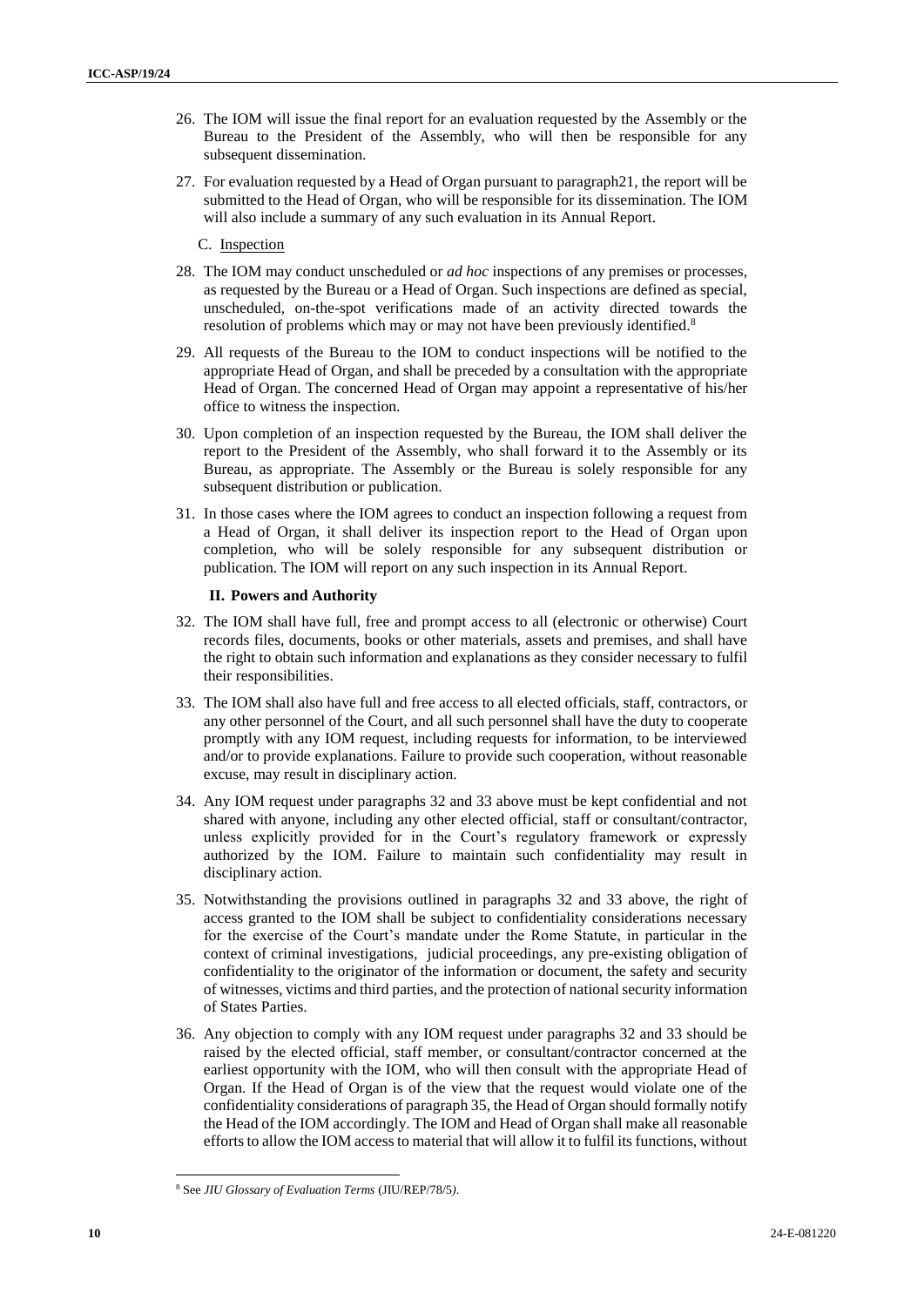jeopardizing the confidentiality considerations contained in paragraph 35, including by providing redacted information that could satisfy both the mandate of the IOM and the confidentiality of the information.

37. Despite their best efforts, should the Head of Organ and Head of the IOM not agree regarding whether the information is protected from disclosure under paragraph 35, or if the Head of the IOM considers that unrestricted access to the information is nevertheless necessary to fulfil the mandate of the IOM, the Head of Organ and Head of the IOM should agree on an independent third-party procedure to facilitate and mediate the disagreement, while ensuring that all confidentiality obligations under the Rome Statute are duly respected.

### **III. Reporting**

- 38. The IOM shall provide an Annual Report on its operations to the Assembly. The Annual report shall provide information regarding investigations, evaluations and inspections carried out by the IOM, ensuring that it respects privacy rights of elected officials, staff members, and consultants/contractors. In particular, the Annual Report shall not contain the names or publicly identifiable information regarding any individual involved in any investigations.
- 39. Prior to its submission, the draft should be circulated to each Head of Organ, who may provide comments for the IOM's consideration. Any Head of Organ may also provide formal comments to the Annual Report which shall be annexed to the Annual Report and submitted with it to the Assembly.
- 40. The Annual Report (including any annexes) shall be a public document.
- 41. The IOM shall also provide an Interim Report to the Bureau of the Assembly, covering the six-month period following the previous Annual Report, and which shall include a summary of the IOM's operations for this period. The Interim Report shall be copied to the Heads of Organs and the Committee on Budget and Finance, and any further disclosure should be done only with the approval of the President of the Assembly.
- 42. Both the Interim Report and the Annual Report shall be presented at a Bureau meeting, and the Head of the IOM shall be available to provide further information, without disclosing information that is confidential and/or would be prejudicial to the rights of any elected official, staff member, or consultant/contractor, or would interfere with Court proceedings or investigations.
- 43. The IOM shall also provide *ad hoc* reports to the Bureau upon its request, or at the discretion of the Head of the IOM, who may do so after consultation with the President of the Assembly.

### **IV. Staff and Accountability**

- 44. In carrying all its activities, the IOM will implement recognized best practices and adhere to the highest ethical standards.
- 45. Except where explicitly provided in this resolution, the work of the IOM shall be confidential, and the IOM shall be responsible for safeguarding all confidential information provided to it. Unauthorized disclosure of any confidential information by staff members of the IOM shall constitute unsatisfactory conduct, for which appropriate disciplinary measures may be imposed.
- 46. Staff members of the IOM shall not be engaged in any non-IOM related operational duties for the Court, nor engage in any activity that might give an appearance of jeopardizing their independence, such as membership in any body that requires election or nomination.
- 47. The IOM exercises full operational independence from the Court, and accordingly reports directly to the President of the Assembly.
- 48. The Head of the IOM shall be selected by the Bureau of the Assembly. The evaluation of the work performance of the Head of the IOM shall be undertaken by the President of the Assembly. The Head of the IOM may be removed only for cause and by the decision of the Bureau of the Assembly.